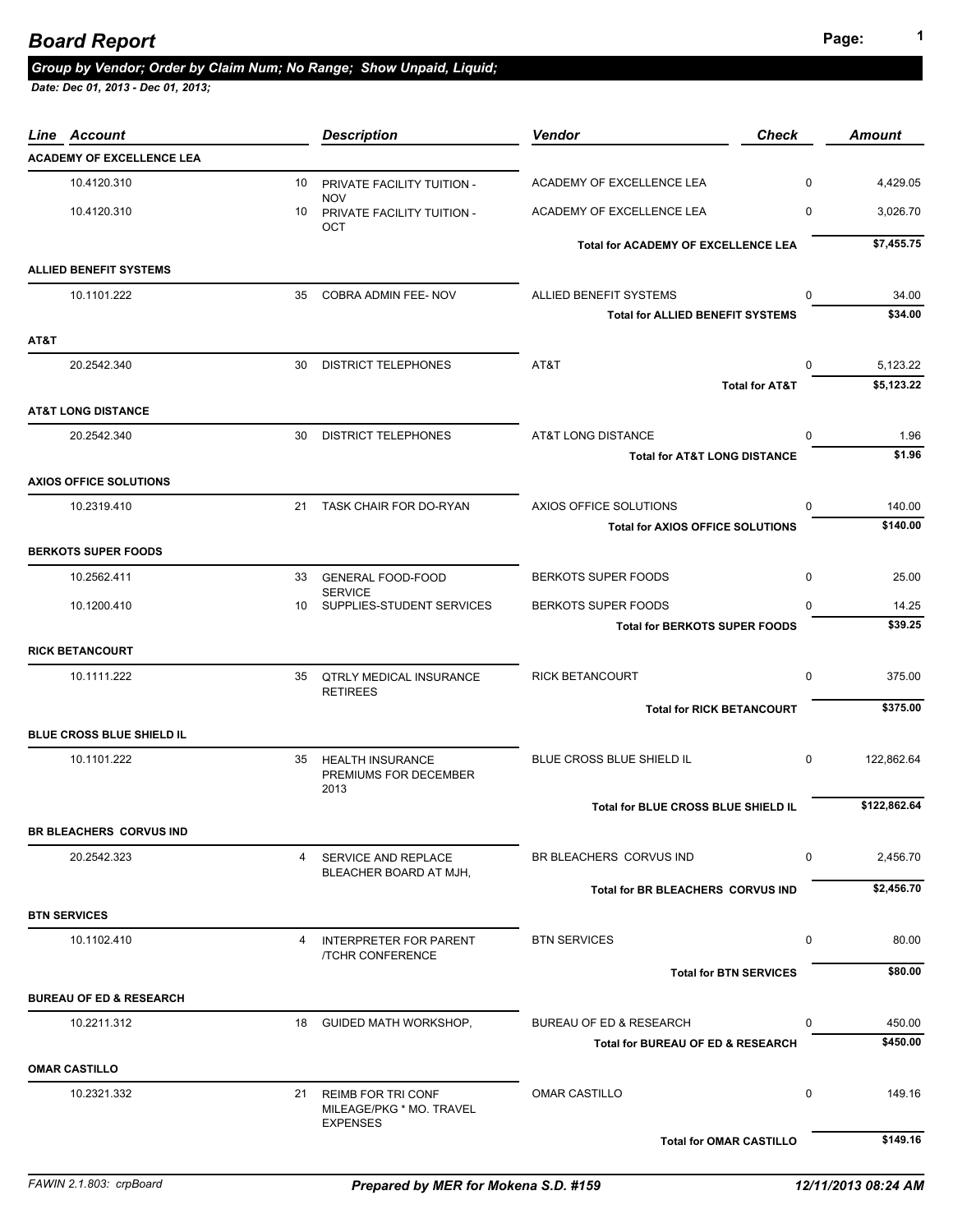# **Page: <sup>2</sup>** *Board Report*

#### *Group by Vendor; Order by Claim Num; No Range; Show Unpaid, Liquid;*

| Account<br>Line                  |    | <b>Description</b>                            | <b>Vendor</b>                              | <b>Check</b>                | Amount      |
|----------------------------------|----|-----------------------------------------------|--------------------------------------------|-----------------------------|-------------|
| <b>CDW GOVERNMENT, INC</b>       |    |                                               |                                            |                             |             |
| 10.2660.410                      | 5  | HP PRBOOK WINDOWN 8                           | CDW GOVERNMENT, INC                        | 0                           | 489.30      |
| 10.2660.231                      | 5  | TECH PROFE DEV OF<br>PROGRAM=PTL PAY,         | CDW GOVERNMENT, INC                        | 0                           | 9,968.33    |
|                                  |    |                                               | <b>Total for CDW GOVERNMENT, INC</b>       |                             | \$10,457.63 |
| THE CENTER                       |    |                                               |                                            |                             |             |
| 10.2210.312                      | 48 | ELL 37TH ANN TCHR<br>CONFERENCE.              | THE CENTER                                 | 0                           | 330.00      |
| 10.2210.312                      | 48 | ELL PROF CONFERENCE,                          | THE CENTER                                 | 0                           | 285.00      |
| 10.2210.312                      | 48 | ELL PROF CONFERENCE.                          | THE CENTER                                 | $\Omega$                    | 395.00      |
|                                  |    |                                               |                                            | <b>Total for THE CENTER</b> | \$1,010.00  |
| <b>COMMERCIAL FOOD SYSTEMS</b>   |    |                                               |                                            |                             |             |
| 10.2562.411                      | 33 | <b>GENERAL FOOD-FOOD</b><br><b>SERVICE</b>    | <b>COMMERCIAL FOOD SYSTEMS</b>             | 0                           | 1,014.56    |
| 10.1125.410                      |    | 22 SUPPLIES-EARLY START                       | COMMERCIAL FOOD SYSTEMS                    | 0                           | 504.48      |
| 10.1101.410                      | 2  | SUPPLIES-MES SCHOOL                           | <b>COMMERCIAL FOOD SYSTEMS</b>             | 0                           | 26.75       |
| 10.2562.411                      | 33 | <b>GENERAL FOOD-FOOD</b><br><b>SERVICE</b>    | <b>COMMERCIAL FOOD SYSTEMS</b>             | $\Omega$                    | 100.96      |
| 10.2562.411                      | 33 | <b>GENERAL FOOD-FOOD</b><br><b>SERVICE</b>    | COMMERCIAL FOOD SYSTEMS                    | 0                           | $21.23 -$   |
| 10.2562.411                      | 33 | <b>GENERAL FOOD-FOOD</b><br><b>SERVICE</b>    | COMMERCIAL FOOD SYSTEMS                    | 0                           | 225.04      |
| 10.2562.411                      | 33 | <b>GENERAL FOOD-FOOD</b>                      | <b>COMMERCIAL FOOD SYSTEMS</b>             | 0                           | 515.16      |
| 10.2562.411                      | 33 | <b>SERVICE</b><br><b>GENERAL FOOD-FOOD</b>    | COMMERCIAL FOOD SYSTEMS                    | 0                           | 189.17      |
|                                  |    | <b>SERVICE</b>                                |                                            |                             | \$2,554.89  |
|                                  |    |                                               | <b>Total for COMMERCIAL FOOD SYSTEMS</b>   |                             |             |
| <b>COMMUNICATION REVOLVIN FU</b> |    |                                               |                                            |                             |             |
| 20.2542.340                      | 30 | <b>ICN BANDWIDTH</b>                          | <b>COMMUNICATION REVOLVIN FU</b>           | 0                           | 286.33      |
|                                  |    |                                               | <b>Total for COMMUNICATION REVOLVIN FU</b> |                             | \$286.33    |
| M. COOPER SUPPLY CO.             |    |                                               |                                            |                             |             |
| 20.2542.410                      | 4  | REPAIR SPICKETO&M/MJH                         | M. COOPER SUPPLY CO.                       | $\Omega$                    | 124.92      |
|                                  |    |                                               | Total for M. COOPER SUPPLY CO.             |                             | \$124.92    |
| <b>COUNTRY CLUB HILLS TECH T</b> |    |                                               |                                            |                             |             |
| 10.4120.310                      | 10 | PRIVATE FACILITY TUITION -<br><b>NOV 2013</b> | COUNTRY CLUB HILLS TECH T                  | $\mathbf 0$                 | 2,935.56    |
|                                  |    |                                               | Total for COUNTRY CLUB HILLS TECH T        |                             | \$2,935.56  |
| <b>DEARBORN NATIONAL LIFE</b>    |    |                                               |                                            |                             |             |
| 10.1101.222                      |    | 35 DENTAL INS PREMIUMS- NOV                   | DEARBORN NATIONAL LIFE                     | 0                           | 6,915.22    |
| 10.1101.222                      | 35 | LIFE INS PREMIUMS- DEC                        | DEARBORN NATIONAL LIFE                     | 0                           | 668.80      |
| 10.1101.222                      | 35 | DENTAL INS PREMIUMS- DEC                      | DEARBORN NATIONAL LIFE                     | 0                           | 6,915.22    |
|                                  |    | 2013                                          |                                            |                             |             |
|                                  |    |                                               | <b>Total for DEARBORN NATIONAL LIFE</b>    |                             | \$14,499.24 |
| <b>COLLEEN DEGNAN</b>            |    |                                               |                                            |                             |             |
| 10.2211.332                      | 18 | MILEAGE REIMB FOR<br><b>HOMELESS STUDENT</b>  | <b>COLLEEN DEGNAN</b>                      | 0                           | 90.40       |
|                                  |    |                                               | <b>Total for COLLEEN DEGNAN</b>            |                             | \$90.40     |
| <b>DIANE DENOVELLIS</b>          |    |                                               |                                            |                             |             |
| 10.1111.222                      | 35 | <b>QTRLY MEDICAL INSURANCE</b>                | <b>DIANE DENOVELLIS</b>                    | 0                           | 375.00      |
|                                  |    | <b>RETIREES</b>                               | <b>Total for DIANE DENOVELLIS</b>          |                             | \$375.00    |
|                                  |    |                                               |                                            |                             |             |
| <b>DANIELLE DIDRICKSON</b>       |    |                                               |                                            |                             |             |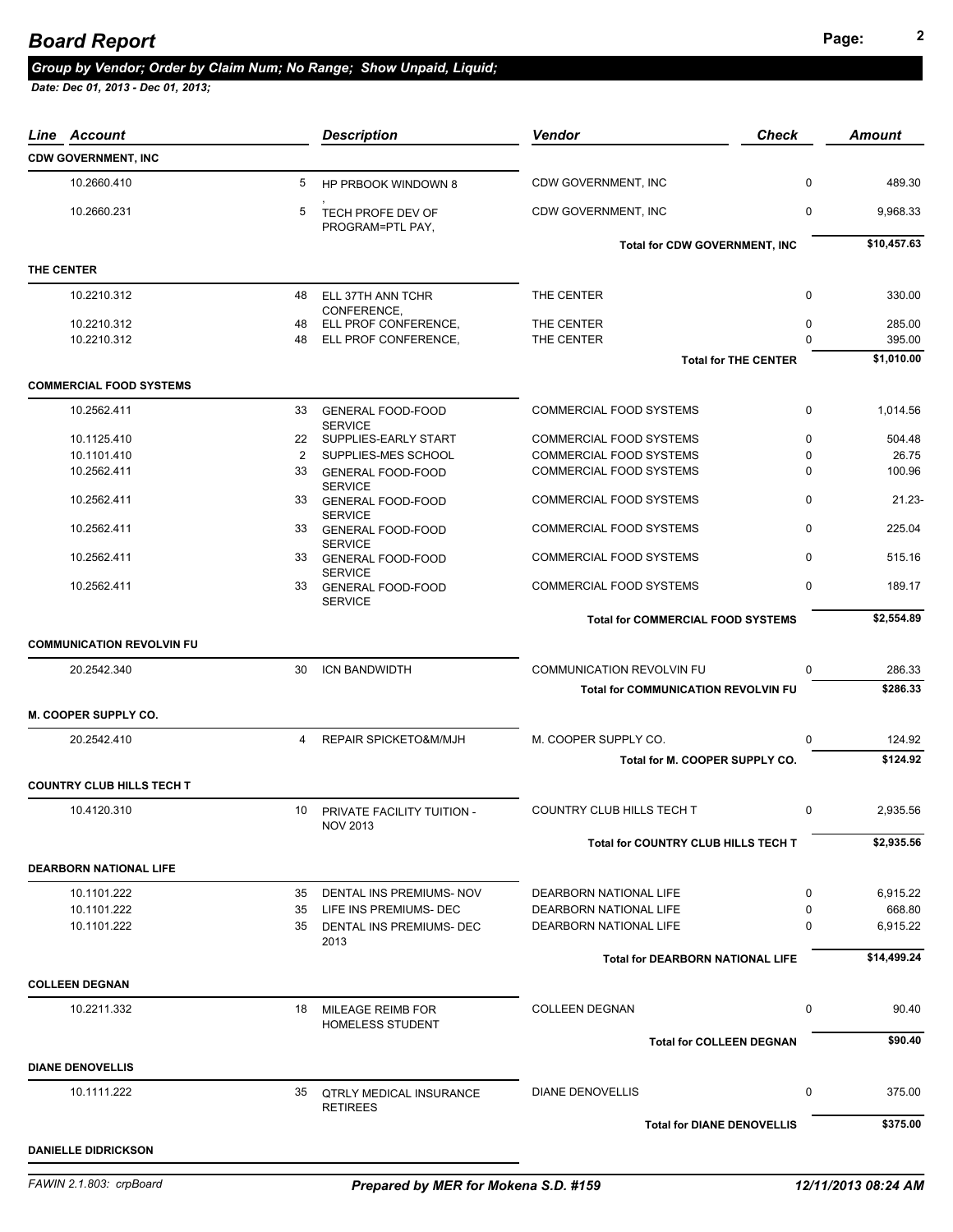# **Page: <sup>3</sup>** *Board Report*

### *Group by Vendor; Order by Claim Num; No Range; Show Unpaid, Liquid;*

| 10.2321.332<br>21                   |                                                            |                                               |                       |            |
|-------------------------------------|------------------------------------------------------------|-----------------------------------------------|-----------------------|------------|
|                                     | MILEAGE/PARKING TRI<br>CONFERENCE                          | DANIELLE DIDRICKSON                           | $\mathbf 0$           | 109.10     |
|                                     |                                                            | <b>Total for DANIELLE DIDRICKSON</b>          |                       | \$109.10   |
| <b>ELIM CHRISTIAN SERVICES</b>      |                                                            |                                               |                       |            |
| 10.4120.310<br>10                   | PRIVATE FACILITY<br>TUITION-NOV 2013                       | <b>ELIM CHRISTIAN SERVICES</b>                | $\mathbf 0$           | 3,508.92   |
|                                     |                                                            | <b>Total for ELIM CHRISTIAN SERVICES</b>      |                       | \$3,508.92 |
| <b>ESGI</b>                         |                                                            |                                               |                       |            |
| 10.1101.310                         | 18 SOFTWARE LICENSES,                                      | <b>ESGI</b>                                   | 0                     | 537.00     |
|                                     |                                                            |                                               | <b>Total for ESGI</b> | \$537.00   |
| <b>EVON'S TROPHIES &amp; AWARDS</b> |                                                            |                                               |                       |            |
| 10.2321.411<br>21                   | <b>NAME PLATE</b>                                          | <b>EVON'S TROPHIES &amp; AWARDS</b>           | 0                     | 6.50       |
|                                     |                                                            | <b>Total for EVON'S TROPHIES &amp; AWARDS</b> |                       | \$6.50     |
| FEIL WATER TREATMENT                |                                                            |                                               |                       |            |
| 10.1101.410                         | 2 WATER FOR MES                                            | FEIL WATER TREATMENT                          | 0                     | 6.75       |
| 10.2321.410<br>21                   | WATER FOR DO                                               | FEIL WATER TREATMENT                          | $\Omega$              | 23.75      |
|                                     |                                                            | <b>Total for FEIL WATER TREATMENT</b>         |                       | \$30.50    |
| <b>ARLENE FIORE</b>                 |                                                            |                                               |                       |            |
| 10.1111.222<br>35                   | <b>QTRLY MEDICAL INSURANCE</b><br><b>RETIREES</b>          | <b>ARLENE FIORE</b>                           | 0                     | 375.00     |
|                                     |                                                            | <b>Total for ARLENE FIORE</b>                 |                       | \$375.00   |
| <b>FOX RIVER FOODS</b>              |                                                            |                                               |                       |            |
| 10.2562.411<br>33                   | <b>GENERAL FOOD-FOOD</b>                                   | <b>FOX RIVER FOODS</b>                        | $\mathbf 0$           | 1,228.61   |
| 10.2562.410<br>33                   | <b>SERVICE</b><br>NON-FOOD SUPPLIES-FOOD                   | <b>FOX RIVER FOODS</b>                        | $\mathbf 0$           | 203.51     |
| 10.2562.411                         | <b>SERVICE</b><br>33 GENERAL FOOD-FOOD<br><b>SERVICE</b>   | <b>FOX RIVER FOODS</b>                        | $\Omega$              | 605.16     |
| 10.2562.410<br>33                   | NON-FOOD SUPPLIES-FOOD                                     | <b>FOX RIVER FOODS</b>                        | $\mathbf 0$           | 60.40      |
| 10.1101.413                         | <b>SERVICE</b><br>23 SUPPLIES-MIS PASS                     | <b>FOX RIVER FOODS</b>                        | $\mathbf 0$           | 78.03      |
| 10.2562.411<br>33                   | <b>GENERAL FOOD-FOOD</b>                                   | <b>FOX RIVER FOODS</b>                        | $\Omega$              | 1,546.76   |
| 10.2562.410<br>33                   | <b>SERVICE</b><br>NON-FOOD SUPPLIES-FOOD<br><b>SERVICE</b> | FOX RIVER FOODS                               | $\Omega$              | 184.75     |
| 10.2562.411<br>33                   | <b>GENERAL FOOD-FOOD</b>                                   | <b>FOX RIVER FOODS</b>                        | 0                     | 280.00     |
| 10.2562.411                         | <b>SERVICE</b><br>33 GENERAL FOOD-FOOD                     | <b>FOX RIVER FOODS</b>                        | 0                     | 661.26     |
| 10.2562.410                         | <b>SERVICE</b><br>33 GENERAL FOOD-FOOD<br><b>SERVICE</b>   | <b>FOX RIVER FOODS</b>                        | 0                     | 102.44     |
| 10.1101.413                         | 23 SUPPLIES-MIS PASS                                       | FOX RIVER FOODS                               | $\mathbf 0$           | 29.70      |
| 10.1200.410                         | 10 SUPPLIES-STUDENT SERVICES                               | FOX RIVER FOODS                               | $\Omega$              | 27.30      |
| 10.2211.410                         | 18 SUPPLIES-CURRICULUM<br><b>DEVELOPMENT</b>               | <b>FOX RIVER FOODS</b>                        | 0                     | 34.74      |
| 10.2562.411<br>33                   | <b>GENERAL FOOD-FOOD</b><br><b>SERVICE</b>                 | FOX RIVER FOODS                               | 0                     | 1,009.63   |
| 10.2562.410                         | 33 NON-FOOD SUPPLIES-FOOD<br><b>SERVICE</b>                | FOX RIVER FOODS                               | $\mathbf 0$           | 362.00     |
| 10.2562.411                         | 33 GENERAL FOOD-FOOD<br><b>SERVICE</b>                     | <b>FOX RIVER FOODS</b>                        | $\mathbf 0$           | 583.39     |
|                                     |                                                            | <b>Total for FOX RIVER FOODS</b>              |                       | \$6,997.68 |
| <b>CATHY GUENDLING</b>              |                                                            |                                               |                       |            |
| 10.1101.410<br>2                    | <b>REIMBURSE FOR</b><br>SUPPLIES-MES SCHOOL                | <b>CATHY GUENDLING</b>                        | $\mathbf 0$           | 26.17      |
| 10.1101.412<br>53                   | <b>REIMBURSEMENT FOR PBS</b><br><b>SUPPLIES</b>            | <b>CATHY GUENDLING</b>                        | $\mathbf 0$           | 13.94      |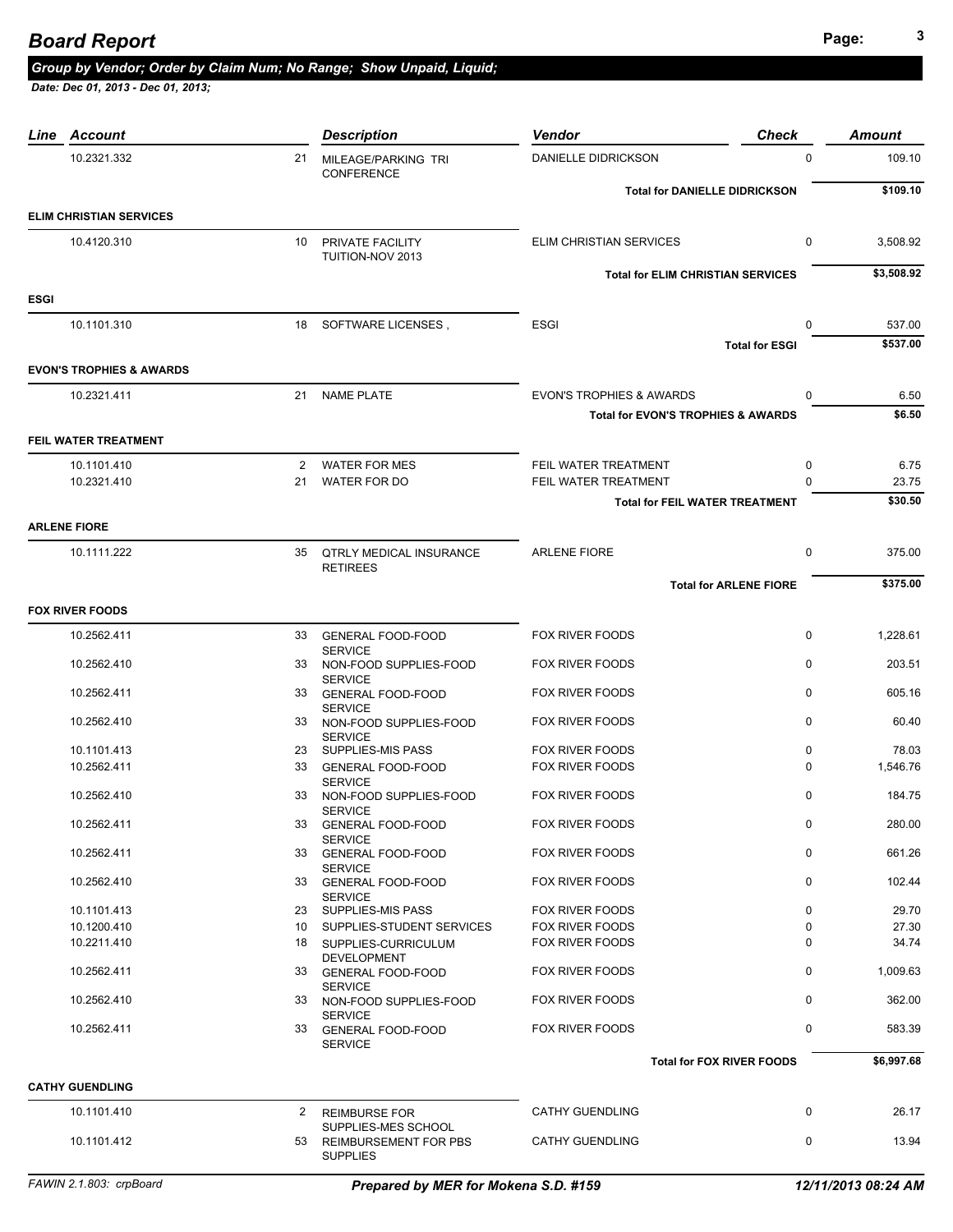## **Page: <sup>4</sup>** *Board Report*

#### *Group by Vendor; Order by Claim Num; No Range; Show Unpaid, Liquid;*

 *Date: Dec 01, 2013 - Dec 01, 2013;* 

| Line Account                              |              | <b>Description</b>                                     | <b>Vendor</b><br><b>Check</b>             |                             | <b>Amount</b>    |
|-------------------------------------------|--------------|--------------------------------------------------------|-------------------------------------------|-----------------------------|------------------|
|                                           |              |                                                        | <b>Total for CATHY GUENDLING</b>          |                             | \$40.11          |
| <b>HELSEL-JEPPERSON</b>                   |              |                                                        |                                           |                             |                  |
| 20.2542.410<br>20.2542.410                | 31           | 31 O&M REPLACEMENT-UNV-ELEC<br>O&M REPLACEMENT-SYL CLR | HELSEL-JEPPERSON<br>HELSEL-JEPPERSON      | $\mathbf 0$<br>$\mathbf{0}$ | 278.00<br>103.50 |
|                                           |              | LAMP                                                   | <b>Total for HELSEL-JEPPERSON</b>         |                             | \$381.50         |
| <b>DEBORAH L. HOCKING</b>                 |              |                                                        |                                           |                             |                  |
| 10.1111.222                               |              | 35 QTRLY MEDICAL INSURANCE<br><b>RETIREES</b>          | DEBORAH L. HOCKING                        | $\mathbf 0$                 | 375.00           |
| <b>DONNA HOFFMAN</b>                      |              |                                                        | Total for DEBORAH L. HOCKING              |                             | \$375.00         |
| 10.1111.222                               |              | 35 QTRLY MEDICAL INSURANCE<br><b>RETIREES</b>          | <b>DONNA HOFFMAN</b>                      | $\mathbf 0$                 | 412.50           |
|                                           |              |                                                        | <b>Total for DONNA HOFFMAN</b>            |                             | \$412.50         |
| <b>HOME DEPOT</b>                         |              |                                                        |                                           |                             |                  |
| 20.2542.410                               | 2            | REPAIR/REPLACEMENT<br>O&M/MES                          | HOME DEPOT                                | $\mathbf 0$                 | 44.84            |
|                                           |              |                                                        | <b>Total for HOME DEPOT</b>               |                             | \$44.84          |
| <b>HOME DEPOT*</b>                        |              |                                                        |                                           |                             |                  |
| 10.2660.410<br>40.2550.410                | 5            | SUPPLIES-COMPUTER TECH<br>32 SUPPLIES-TRANSPORTATION   | HOME DEPOT*<br>HOME DEPOT*                | 0<br>$\mathbf 0$            | 18.42<br>68.71   |
|                                           |              | NON-BUS                                                | Total for HOME DEPOT*                     |                             | \$87.13          |
| <b>INSTITUTE EDUC'L.DEVELOP.</b>          |              |                                                        |                                           |                             |                  |
| 10.2211.312                               |              | 18 CLOSE READING STRATEGIES<br>CONFERENCE,             | INSTITUTE EDUC'L.DEVELOP.                 | $\mathbf 0$                 | 458.00           |
|                                           |              |                                                        | Total for INSTITUTE EDUC'L.DEVELOP.       |                             | \$458.00         |
| <b>ANNA KIRCHNER</b>                      |              |                                                        |                                           |                             |                  |
| 10.2410.410                               | $\mathbf{2}$ | REIMBURSE FOR COMN CORE<br><b>EXPENSES</b>             | <b>ANNA KIRCHNER</b>                      | $\mathbf 0$                 | 97.16            |
|                                           |              |                                                        | <b>Total for ANNA KIRCHNER</b>            |                             | \$97.16          |
| <b>MARY LOUISE KNOERZER</b>               |              |                                                        |                                           |                             |                  |
| 10.2321.332                               |              | 21 MILEAGE/PARKING TRI<br>CONFERENCE                   | MARY LOUISE KNOERZER                      | $\Omega$                    | 113.10           |
|                                           |              |                                                        | <b>Total for MARY LOUISE KNOERZER</b>     |                             | \$113.10         |
| <b>KNOWBUDDY RESOURCES</b><br>10.2220.430 | 4            | NEW BOOKS FOR LEANRNING                                | KNOWBUDDY RESOURCES                       | 0                           | 188.70           |
|                                           |              | CENTER,                                                | <b>Total for KNOWBUDDY RESOURCES</b>      |                             | \$188.70         |
| <b>KONE, INC</b>                          |              |                                                        |                                           |                             |                  |
| 20.2542.323                               | 4            | SERVICES-O&M                                           | KONE, INC                                 | 0                           | 506.91           |
|                                           |              | MAINTENANCE/MJH                                        | <b>Total for KONE, INC</b>                |                             | \$506.91         |
| <b>KORELLIS SYSTEMS CONTROL</b>           |              |                                                        |                                           |                             |                  |
| 20.2542.323                               | 3            | MIS SOUTH GYM /MIS                                     | KORELLIS SYSTEMS CONTROL                  | 0                           | 170.00           |
|                                           |              |                                                        | <b>Total for KORELLIS SYSTEMS CONTROL</b> |                             | \$170.00         |
| <b>KRYSTAL DAIRY</b>                      |              |                                                        |                                           |                             |                  |
| 10.2562.413                               |              | 33 DITRICT MILK                                        | <b>KRYSTAL DAIRY</b>                      | 0                           | 2,328.49         |
|                                           |              |                                                        |                                           |                             |                  |

*FAWIN 2.1.803: crpBoard Prepared by MER for Mokena S.D. #159 12/11/2013 08:24 AM*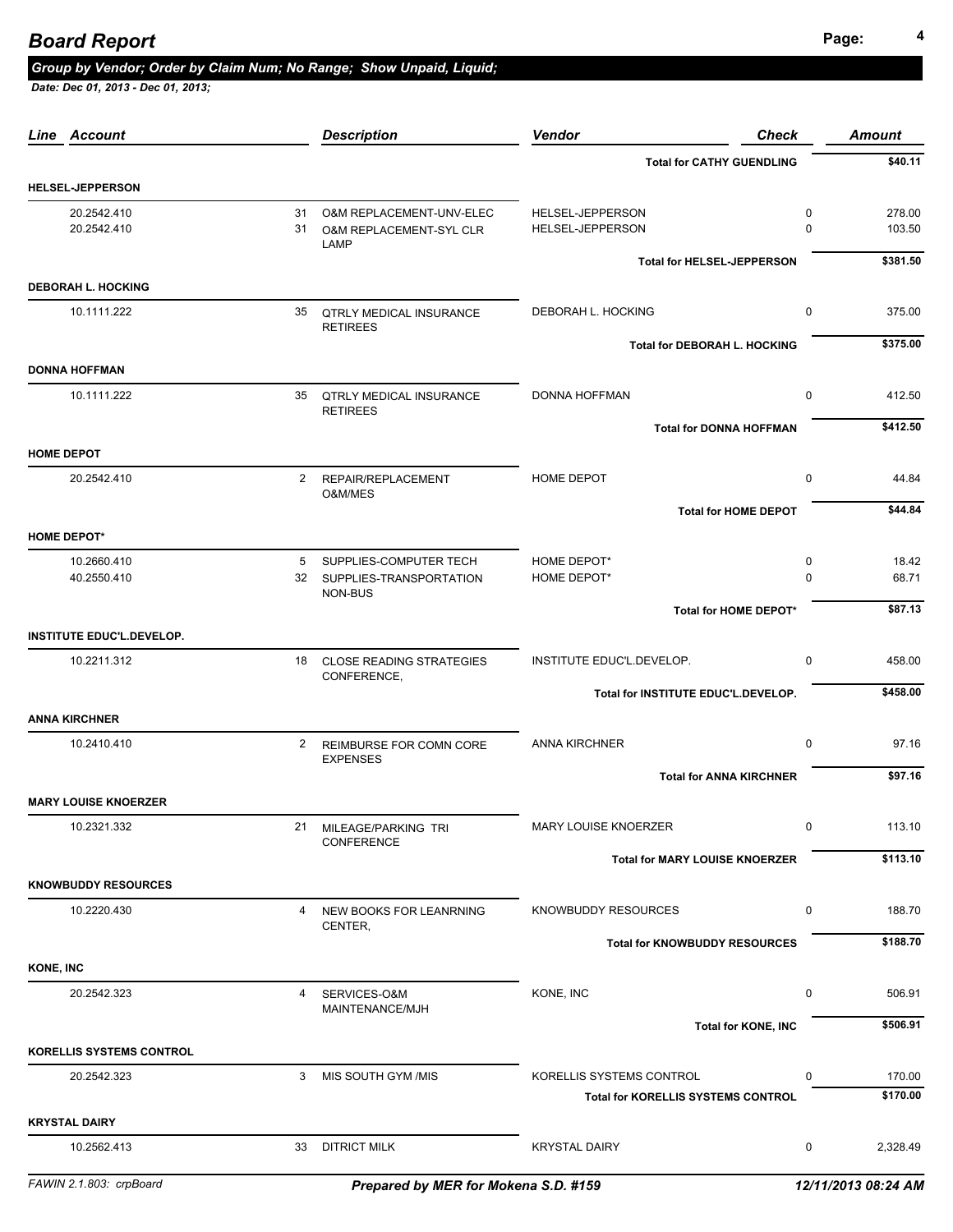## **Page: <sup>5</sup>** *Board Report*

#### *Group by Vendor; Order by Claim Num; No Range; Show Unpaid, Liquid;*

| Account<br>Line               |    | <b>Description</b>                                 | Vendor                                  | <b>Check</b>                   | Amount       |
|-------------------------------|----|----------------------------------------------------|-----------------------------------------|--------------------------------|--------------|
|                               |    |                                                    |                                         | <b>Total for KRYSTAL DAIRY</b> | \$2,328.49   |
| LINCOLN-WAY H.S.#210          |    |                                                    |                                         |                                |              |
| 40.2550.464                   | 32 | TRANSPORTATION/GAS                                 | LINCOLN-WAY H.S.#210                    | 0                              | 8,386.69     |
| 20.2545.410                   | 31 | <b>B&amp;G GAS</b>                                 | LINCOLN-WAY H.S.#210                    | $\Omega$                       | 785.96       |
|                               |    |                                                    | Total for LINCOLN-WAY H.S.#210          |                                | \$9,172.65   |
| <b>LINCOLN-WAY AREA SP ED</b> |    |                                                    |                                         |                                |              |
| 10.4122.301                   | 10 | CD PROGRAM TUITION                                 | LINCOLN-WAY AREA SP ED                  | $\mathbf 0$                    | 38,083.98    |
| 10.4122.303                   | 10 | DK PROGRAM TUITION                                 | LINCOLN-WAY AREA SP ED                  | $\mathbf 0$                    | 22,250.55    |
| 10.4122.304                   | 10 | MULTI-NEEDS/AUTISM                                 | LINCOLN-WAY AREA SP ED                  | $\mathbf 0$                    | 47,774.60    |
| 10.4122.305                   | 10 | <b>SCII PROGRAM TUITION</b>                        | LINCOLN-WAY AREA SP ED                  | 0                              | 31,288.37    |
| 10.4122.306                   | 10 | <b>STEP TUITION/ADAPTIVE</b><br><b>INSTRUCTION</b> | LINCOLN-WAY AREA SP ED                  | $\Omega$                       | 12,946.17    |
| 10.4122.307                   | 10 | <b>SELF PROGRAM TUITION</b>                        | LINCOLN-WAY AREA SP ED                  | $\mathbf 0$                    | 17,547.84    |
| 10.4123.300                   | 10 | <b>HEARING ITINERANT</b>                           | LINCOLN-WAY AREA SP ED                  | $\mathbf 0$                    | 924.00       |
| 10.4123.301                   | 10 | <b>VISION ITINERANT</b>                            | LINCOLN-WAY AREA SP ED                  | 0                              | 1,085.70     |
| 10.4123.304                   | 10 | OCCUPATIONAL THERAPY                               | LINCOLN-WAY AREA SP ED                  | 0                              | 21,629.54    |
| 10.4123.305                   | 10 | PHYSICAL THERAPY                                   | LINCOLN-WAY AREA SP ED                  | $\mathbf{0}$                   | 3,685.90     |
| 10.4124.301                   | 10 | 1:1 AIDES/CONTRACTED STAFF                         | LINCOLN-WAY AREA SP ED                  | $\mathbf 0$                    | 7,833.80     |
| 10.4124.301                   | 10 | 1:1 AIDES/ SUBS                                    | LINCOLN-WAY AREA SP ED                  | 0                              | 223.65       |
| 10.4124.302                   | 10 | PP CASE MANAGEMENT                                 | LINCOLN-WAY AREA SP ED                  | $\mathbf 0$                    | 132.55       |
| 10.4124.303                   | 10 | ASSISTIVE TECHNOLOGY                               | LINCOLN-WAY AREA SP ED                  | $\mathbf{0}$                   | 416.70       |
| 10.4124.304                   |    |                                                    |                                         | $\mathbf 0$                    |              |
|                               | 10 | BEHAVIOR SUPPORT & PROF<br><b>DEVELOPMENT</b>      | LINCOLN-WAY AREA SP ED                  |                                | 1,084.50     |
| 10.4124.305                   | 10 | <b>STATE CLAIMS</b>                                | LINCOLN-WAY AREA SP ED                  | $\pmb{0}$                      | 196.15       |
| 10.4124.306                   | 10 | <b>ADAPTIVE PE</b>                                 | LINCOLN-WAY AREA SP ED                  | $\mathbf 0$                    | 975.85       |
| 10.4124.307                   | 10 | <b>EC CLINIC EVALUATIONS</b>                       | LINCOLN-WAY AREA SP ED                  | 0                              | 1,589.55     |
| 10.4124.308                   | 10 | AUDIOLOGICAL EVALUATIONS                           | LINCOLN-WAY AREA SP ED                  | $\Omega$                       | 19.00        |
| 10.4120.311                   | 10 | ADMINISTRATIVE SUPPORT<br>COSTS                    | LINCOLN-WAY AREA SP ED                  | $\Omega$                       | 1,377.65     |
| 10.1200.410                   | 10 | SUPPLIES-STUDENT SERVICES                          | LINCOLN-WAY AREA SP ED                  | $\mathbf 0$                    | 225.25       |
| 20.4120.309                   | 10 | SP ED CO-OP BUILDING<br><b>MAINTENANCE</b>         | LINCOLN-WAY AREA SP ED                  | $\Omega$                       | 5,919.65     |
| 40.2559.331                   | 10 | SP ED CONTRACT<br><b>TRANSPORTATION</b>            | LINCOLN-WAY AREA SP ED                  | $\mathbf 0$                    | 36,972.95    |
| 40.4124.310                   | 10 | <b>BUS MONITORS</b>                                | LINCOLN-WAY AREA SP ED                  | $\Omega$                       | 6,216.25     |
|                               |    |                                                    | <b>Total for LINCOLN-WAY AREA SP ED</b> |                                | \$260,400.15 |
| <b>MACNEAL SCHOOL</b>         |    |                                                    |                                         |                                |              |
| 10.4120.310                   | 10 | PRIVATE FACILITY TUITION -<br><b>NOV</b>           | <b>MACNEAL SCHOOL</b>                   | $\mathbf 0$                    | 3,692.88     |
|                               |    |                                                    | <b>Total for MACNEAL SCHOOL</b>         |                                | \$3,692.88   |
| <b>MAUREEN McDONOUGH</b>      |    |                                                    |                                         |                                |              |
| 10.1101.493                   | 53 | <b>REIMBURSEMENT FOR PBIS</b><br><b>INCENTIVES</b> | MAUREEN McDONOUGH                       | 0                              | 30.00        |
|                               |    |                                                    | <b>Total for MAUREEN McDONOUGH</b>      |                                | \$30.00      |
| <b>MEDWORKS OF NEW LENOX</b>  |    |                                                    |                                         |                                |              |
| 40.2550.310                   |    | 32 DRIVERS ANNUAL PHYSICALS<br>/SCREENINGS         | MEDWORKS OF NEW LENOX                   | 0                              | 86.00        |
|                               |    |                                                    | <b>Total for MEDWORKS OF NEW LENOX</b>  |                                | \$86.00      |
| <b>MENARDS</b>                |    |                                                    |                                         |                                |              |
| 20.2542.411                   | 31 | SUPPLIES-O&M MAINTENANCE                           | <b>MENARDS</b>                          | 0                              | 110.67       |
| 10.2660.410                   | 5  | SUPPLIES TO HANG<br>PROJECTORS-COMPUTER<br>TECH    | <b>MENARDS</b>                          | $\Omega$                       | 75.20        |
|                               |    |                                                    |                                         | <b>Total for MENARDS</b>       | \$185.87     |
|                               |    |                                                    |                                         |                                |              |
| <b>MOKENA AUTO PARTS</b>      |    |                                                    |                                         |                                |              |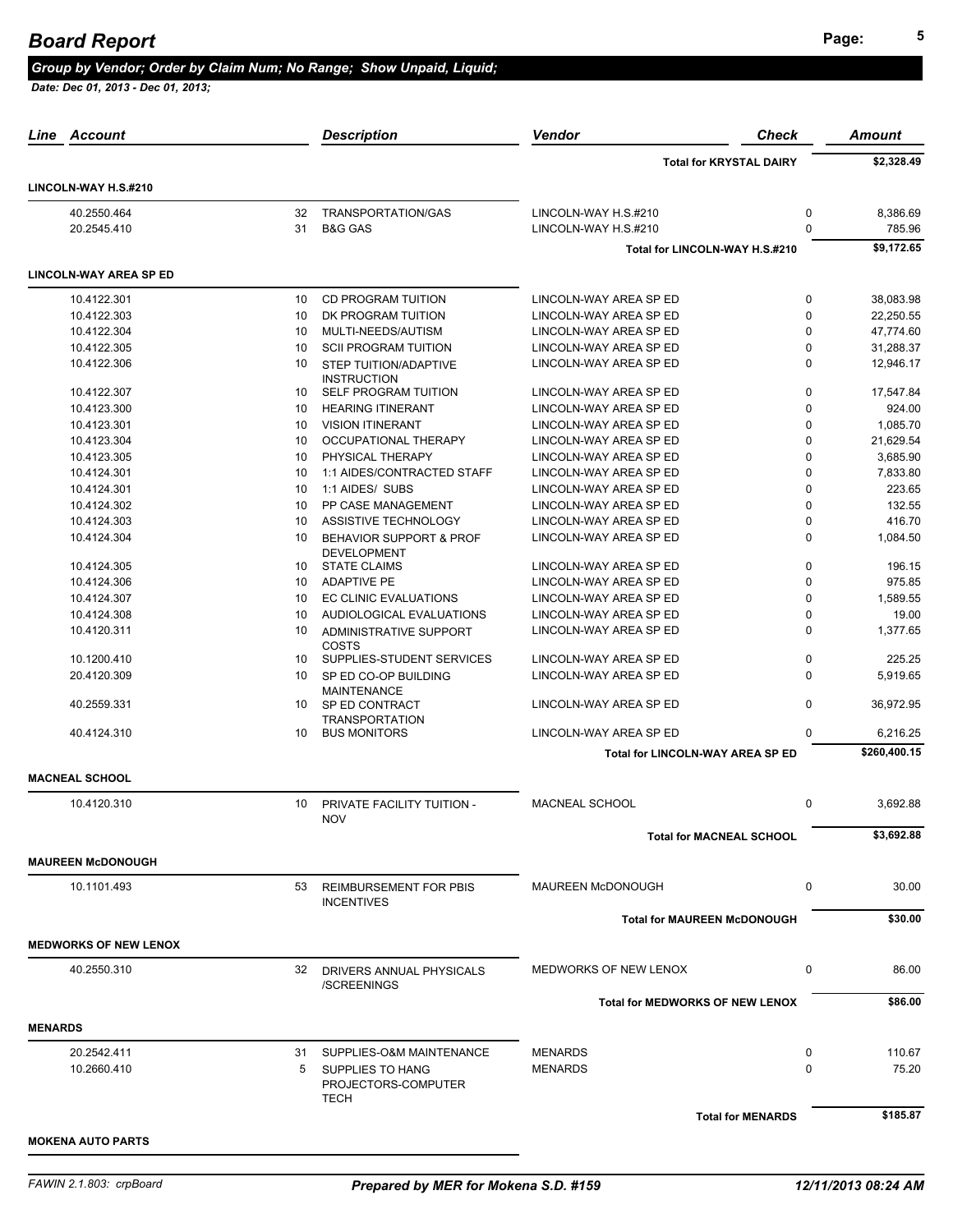# *Group by Vendor; Order by Claim Num; No Range; Show Unpaid, Liquid;*

| Line Account                         |                | <b>Description</b>                                        | <b>Vendor</b>                                  | <b>Check</b> | <b>Amount</b>       |
|--------------------------------------|----------------|-----------------------------------------------------------|------------------------------------------------|--------------|---------------------|
| 40.2550.412                          | 32             | <b>MAINTENANCE</b>                                        | <b>MOKENA AUTO PARTS</b>                       | $\mathbf 0$  | 3.50                |
| 40.2550.464                          |                | PARTS-TRANSPORTATION<br>32 SUPPLIES                       | MOKENA AUTO PARTS                              | $\mathbf 0$  | 66.92               |
|                                      |                |                                                           | <b>Total for MOKENA AUTO PARTS</b>             |              | \$70.42             |
| NU WAY DISPOSAL SERVICE              |                |                                                           |                                                |              |                     |
| 20.2542.320                          |                | 31 MONTHLY REFUSE SERVICE<br><b>FOR NOV 2013</b>          | NU WAY DISPOSAL SERVICE                        | $\mathbf 0$  | 1,675.67            |
|                                      |                |                                                           | Total for NU WAY DISPOSAL SERVICE              |              | \$1,675.67          |
| <b>OMNICHEER</b>                     |                |                                                           |                                                |              |                     |
| 10.1500.410                          | $\overline{4}$ | GRN/GOLD SOD MET HOL<br>POMS,                             | <b>OMNICHEER</b>                               | $\mathbf 0$  | 571.81              |
| <b>OTIS ELEVATOR COMPANY</b>         |                |                                                           | <b>Total for OMNICHEER</b>                     |              | \$571.81            |
| 20.2542.323                          | $2^{\circ}$    |                                                           | OTIS ELEVATOR COMPANY                          | 0            | 153.05              |
|                                      |                | SERVICES-O&M<br>MAINTENANCE/MES                           |                                                |              |                     |
|                                      |                |                                                           | <b>Total for OTIS ELEVATOR COMPANY</b>         |              | \$153.05            |
| <b>ERIC PAPIER</b>                   |                |                                                           |                                                |              |                     |
| 10.1101.690                          | 5              | <b>TRANSPORTATION FEE</b><br><b>REFUND 3 STUDENTS ARE</b> | <b>ERIC PAPIER</b>                             | $\mathbf 0$  | 450.00              |
|                                      |                | <b>WALKERS</b>                                            | <b>Total for ERIC PAPIER</b>                   |              | \$450.00            |
| <b>DIANE PETRONIO</b>                |                |                                                           |                                                |              |                     |
| 10.1111.222                          |                | 35 QTRLY MEDICAL INSURANCE<br><b>RETIREES</b>             | <b>DIANE PETRONIO</b>                          | $\mathbf 0$  | 412.50              |
|                                      |                |                                                           | <b>Total for DIANE PETRONIO</b>                |              | \$412.50            |
| PITNEY BOWES, INC.                   |                |                                                           |                                                |              |                     |
| 10.2410.340                          | 4              | POSTAGE-MJH TERM RENTAL<br><b>CHARGES</b>                 | PITNEY BOWES, INC.                             | $\mathbf 0$  | 354.00              |
|                                      |                |                                                           | Total for PITNEY BOWES, INC.                   |              | \$354.00            |
| <b>STEPHANIE L. POTE</b>             |                |                                                           |                                                |              |                     |
| 10.1111.222                          |                | 35 QTRLY MEDICAL INSURANCE<br><b>RETIREES</b>             | STEPHANIE L. POTE                              | $\mathbf 0$  | 375.00              |
|                                      |                |                                                           | <b>Total for STEPHANIE L. POTE</b>             |              | \$375.00            |
| <b>PROSHRED SECURITY</b>             |                |                                                           |                                                |              |                     |
| 10.2319.350                          | 21             | MES SHREDDING OCT                                         | PROSHRED SECURITY                              | 0            | 40.00               |
|                                      |                |                                                           | <b>Total for PROSHRED SECURITY</b>             |              | \$40.00             |
| <b>RIVERSIDE CORPORATE HEALT</b>     |                |                                                           |                                                |              |                     |
| 40.2550.310                          | 32             | 3 DRUG SCREENINGS                                         | RIVERSIDE CORPORATE HEALT                      | 0            | 54.00               |
|                                      |                |                                                           | <b>Total for RIVERSIDE CORPORATE HEALT</b>     |              | \$54.00             |
| <b>RUSH DAY SCHOOL</b>               |                |                                                           |                                                |              |                     |
| 10.4120.310                          | 10             | PRIVATE FACILITY TUITION -<br>OCT                         | RUSH DAY SCHOOL                                | 0            | 7,645.88            |
|                                      |                |                                                           | <b>Total for RUSH DAY SCHOOL</b>               |              | \$7,645.88          |
| <b>SCARIANO HIMES &amp; PETRARCA</b> |                |                                                           |                                                |              |                     |
| 10.2310.318                          | 20             | <b>DISTRICT LEGAL SERVICES</b><br><b>NOV</b>              | <b>SCARIANO HIMES &amp; PETRARCA</b>           | 0            | 676.20              |
|                                      |                |                                                           | <b>Total for SCARIANO HIMES &amp; PETRARCA</b> |              | \$676.20            |
| <b>SCHOLASTIC INC</b>                |                |                                                           |                                                |              |                     |
| 10.1102.410                          | 4              | SUBSCRIPTION,                                             | <b>SCHOLASTIC INC</b>                          | 0            | 263.67              |
| FAWIN 2.1.803: crpBoard              |                | Prepared by MER for Mokena S.D. #159                      |                                                |              | 12/11/2013 08:24 AM |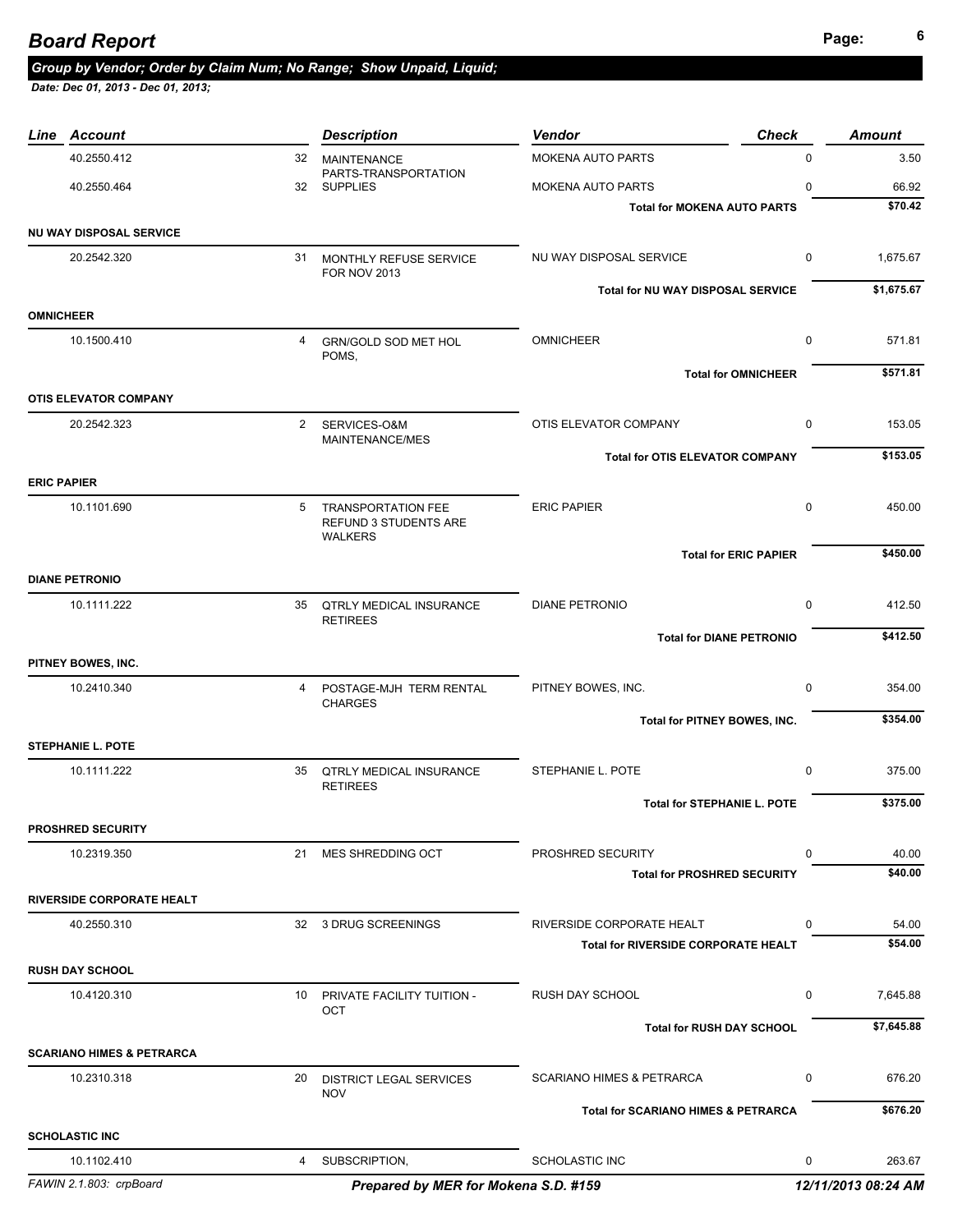# *Group by Vendor; Order by Claim Num; No Range; Show Unpaid, Liquid;*

| Line Account                    |                                  | <b>Description</b>                                      | <b>Check</b><br>Vendor                     |                         | <b>Amount</b>   |
|---------------------------------|----------------------------------|---------------------------------------------------------|--------------------------------------------|-------------------------|-----------------|
| 10.1102.410<br>10.1102.410      | $\overline{4}$<br>$\overline{4}$ | SUBSCRIPTION,<br>STORYWORKS COMMON CORE                 | SCHOLASTIC INC<br><b>SCHOLASTIC INC</b>    | $\mathbf 0$<br>$\Omega$ | 279.65<br>51.45 |
|                                 |                                  | RDRS.                                                   | <b>Total for SCHOLASTIC INC</b>            |                         | \$594.77        |
| <b>SILVESTRI PRINTING INC</b>   |                                  |                                                         |                                            |                         |                 |
| 10.1101.412                     |                                  | 53 TICKET CUTTING FOR PBS                               | SILVESTRI PRINTING INC                     | $\Omega$                | 100.00          |
|                                 |                                  |                                                         | <b>Total for SILVESTRI PRINTING INC</b>    |                         | \$100.00        |
| <b>HELEN SIMPKINS</b>           |                                  |                                                         |                                            |                         |                 |
| 10.1111.222                     |                                  | 35 QTRLY MEDICAL INSURANCE<br><b>RETIREES</b>           | <b>HELEN SIMPKINS</b>                      | 0                       | 375.00          |
| <b>JOYCE SISKA</b>              |                                  |                                                         | <b>Total for HELEN SIMPKINS</b>            |                         | \$375.00        |
|                                 |                                  |                                                         |                                            |                         |                 |
| 10.1111.222                     |                                  | 35 QTRLY MEDICAL INSURANCE<br><b>RETIREES</b>           | <b>JOYCE SISKA</b>                         | 0                       | 375.00          |
|                                 |                                  |                                                         | <b>Total for JOYCE SISKA</b>               |                         | \$375.00        |
| SMITH KOELING DYKSTRA OHM       |                                  |                                                         |                                            |                         |                 |
| 10.2310.317                     |                                  | 20 PREPARATION OF ANNUAL<br><b>AUDIT FY13</b>           | SMITH KOELING DYKSTRA OHM                  | 0                       | 21,000.00       |
|                                 |                                  |                                                         | <b>Total for SMITH KOELING DYKSTRA OHM</b> |                         | \$21,000.00     |
| <b>CHERYL SORLEY</b>            |                                  |                                                         |                                            |                         |                 |
| 10.2211.410                     | 18                               | <b>REIMBURSE FOR ITEMS FOR</b><br><b>LWACC LUNCHEON</b> | <b>CHERYL SORLEY</b>                       | $\mathbf 0$             | 16.66           |
|                                 |                                  |                                                         | <b>Total for CHERYL SORLEY</b>             |                         | \$16.66         |
| <b>DEBBIE SPENCER</b>           |                                  |                                                         |                                            |                         |                 |
| 10.1111.222                     |                                  | 35 QTRLY MEDICAL INSURANCE<br><b>RETIREES</b>           | <b>DEBBIE SPENCER</b>                      | $\mathbf 0$             | 375.00          |
|                                 |                                  |                                                         | <b>Total for DEBBIE SPENCER</b>            |                         | \$375.00        |
| <b>SUN TIMES MEDIA</b>          |                                  |                                                         |                                            |                         |                 |
| 10.2310.332                     | 20                               | LEGAL AD FOR ASA AND BID<br><b>NOTICE</b>               | <b>SUN TIMES MEDIA</b>                     | $\mathbf 0$             | 665.76          |
|                                 |                                  |                                                         | <b>Total for SUN TIMES MEDIA</b>           |                         | \$665.76        |
| <b>COLLEEN TAYLOR</b>           |                                  |                                                         |                                            |                         |                 |
| 10.1101.410                     |                                  | 2 REIMBURSEMENT FOR<br><b>SUPPLIES</b>                  | <b>COLLEEN TAYLOR</b>                      | $\Omega$                | 7.41            |
|                                 |                                  |                                                         | <b>Total for COLLEEN TAYLOR</b>            |                         | \$7.41          |
| <b>BARBARA TEAGUE</b>           |                                  |                                                         |                                            |                         |                 |
| 10.1111.222                     |                                  | 35 QTRLY MEDICAL INSURANCE<br><b>RETIREES</b>           | <b>BARBARA TEAGUE</b>                      | 0                       | 375.00          |
|                                 |                                  |                                                         | <b>Total for BARBARA TEAGUE</b>            |                         | \$375.00        |
| <b>JOHN TROY</b>                |                                  |                                                         |                                            |                         |                 |
| 10.2520.332                     | 30                               | <b>REIMB FOR TRIPLE I</b><br>CONFERENCEMILEAGE/PKG      | <b>JOHN TROY</b>                           | 0                       | 137.10          |
|                                 |                                  |                                                         | <b>Total for JOHN TROY</b>                 |                         | \$137.10        |
| <b>TYCO INTEGRATED SECURITY</b> |                                  |                                                         |                                            |                         |                 |
| 20.2543.319                     | 31                               | CONTRACT SECURITY                                       | <b>TYCO INTEGRATED SECURITY</b>            | 0                       | 259.56          |
| 20.2543.319                     | 31                               | CONTRACT SECURITY                                       | <b>TYCO INTEGRATED SECURITY</b>            | 0                       | 252.00          |
| 20.2543.319                     | 31                               | <b>CONTRACT SECURITY</b>                                | <b>TYCO INTEGRATED SECURITY</b>            | 0                       | 252.00          |
| 40.2550.331                     | 32                               | TRANSP-CONTRACT SERVICES                                | <b>TYCO INTEGRATED SECURITY</b>            | 0                       | 252.00          |
|                                 |                                  |                                                         | Total for TYCO INTEGRATED SECURITY         |                         | \$1,015.56      |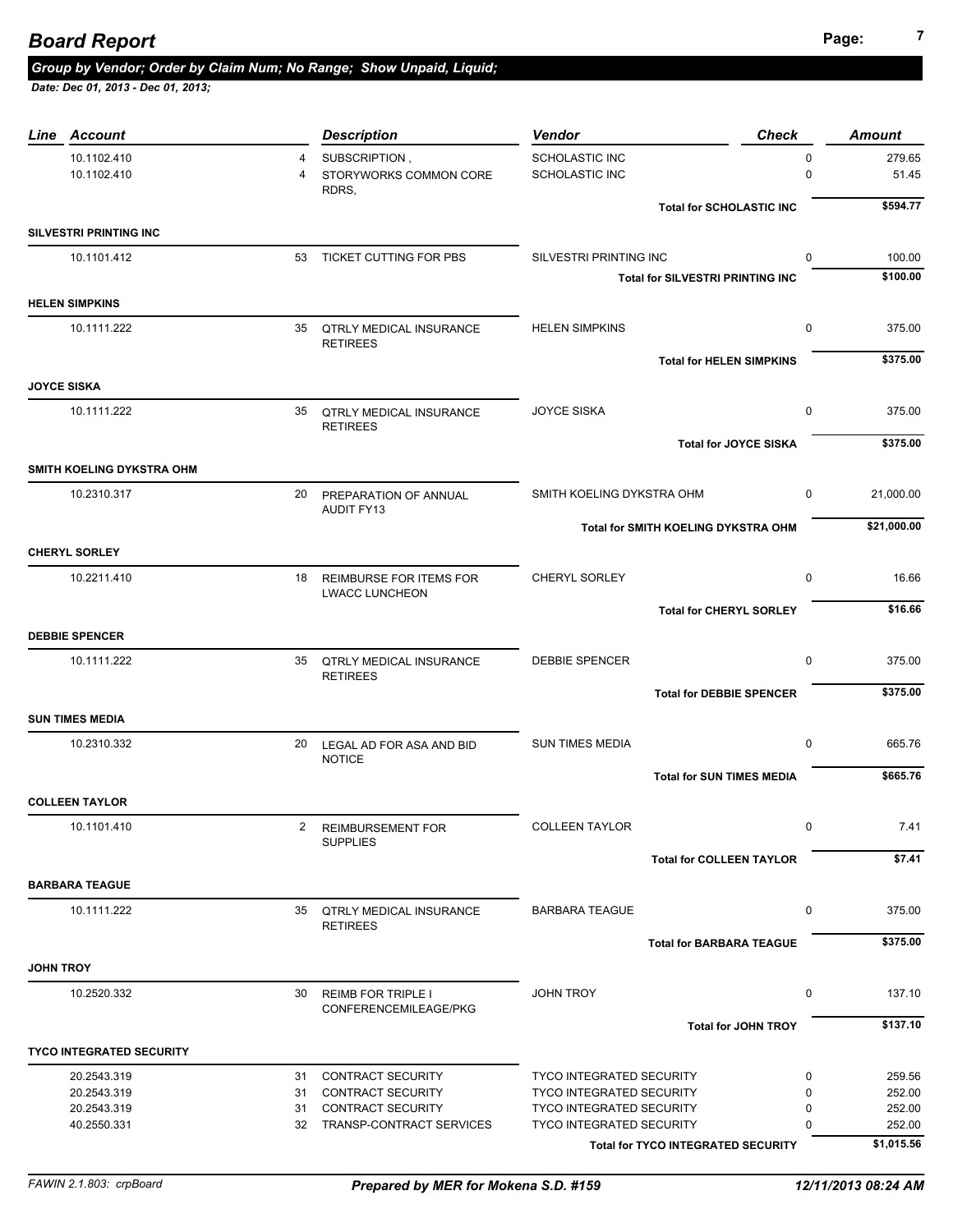# **Page: <sup>8</sup>** *Board Report*

#### *Group by Vendor; Order by Claim Num; No Range; Show Unpaid, Liquid;*

| Line Account                    |    | <b>Description</b>                                | <b>Vendor</b>                      | <b>Check</b>                      | <b>Amount</b> |
|---------------------------------|----|---------------------------------------------------|------------------------------------|-----------------------------------|---------------|
| <b>VERIZON WIRELESS</b>         |    |                                                   |                                    |                                   |               |
| 10.1200.300                     | 10 | CELLPHONES/IPADS-STUDENT<br><b>SERVICES</b>       | <b>VERIZON WIRELESS</b>            | $\mathbf 0$                       | 89.98         |
| 10.2410.332                     | 2  | CELLPHONES/IPADS-MES                              | <b>VERIZON WIRELESS</b>            | $\mathbf 0$                       | 183.99        |
| 10.2410.332                     | 3  | CELLPHONES/IPADS-MIS                              | <b>VERIZON WIRELESS</b>            | $\Omega$                          | 92.81         |
| 10.2410.332                     | 4  | CELLPHONES/IPADS-MJH                              | <b>VERIZON WIRELESS</b>            | 0                                 | 184.62        |
| 10.2562.310                     | 33 | FOOD SERV-CELLPHONES                              | <b>VERIZON WIRELESS</b>            | $\Omega$                          | 1.77          |
| 20.2542.340                     | 30 | <b>DISTRICT CELLPHONES/IPADS</b>                  | <b>VERIZON WIRELESS</b>            | O                                 | 398.29        |
| 40.2550.331                     | 32 | TRANSP CELLPHONES/IPADS                           | <b>VERIZON WIRELESS</b>            | ŋ                                 | 34.93         |
|                                 |    |                                                   |                                    | <b>Total for VERIZON WIRELESS</b> | \$986.39      |
| <b>VILLAGE OF MOKENA</b>        |    |                                                   |                                    |                                   |               |
| 20.2542.370                     | 31 | UTILITIES-WATER & SEWER<br><b>MES NW</b>          | <b>VILLAGE OF MOKENA</b>           | $\Omega$                          | 415.73        |
| 20.2542.370                     | 31 | UTILITIES-WATER & SEWER<br><b>MES CENTRAL E</b>   | <b>VILLAGE OF MOKENA</b>           | $\Omega$                          | 668.98        |
| 20.2542.370                     | 31 | UTILITIES-WATER & SEWER<br><b>MES CENTRAL</b>     | <b>VILLAGE OF MOKENA</b>           | $\Omega$                          | 580.69        |
| 20.2542.370                     | 31 | UTILITIES-WATER & SEWER<br><b>MIS</b>             | <b>VILLAGE OF MOKENA</b>           | $\Omega$                          | 492.40        |
| 20.2542.370                     | 31 | UTILITIES-WATER & SEWER<br><b>MJH</b>             | <b>VILLAGE OF MOKENA</b>           | $\Omega$                          | 601.83        |
|                                 |    |                                                   | <b>Total for VILLAGE OF MOKENA</b> |                                   | \$2,759.63    |
| <b>VISION SERVICE PLAN (IL)</b> |    |                                                   |                                    |                                   |               |
| 10.1101.222                     |    | 35 VISION INS PREMIUMS- DEC                       | VISION SERVICE PLAN (IL)           | $\Omega$                          | 1,239.38      |
|                                 |    |                                                   | Total for VISION SERVICE PLAN (IL) |                                   | \$1,239.38    |
| <b>DONNA WILSON</b>             |    |                                                   |                                    |                                   |               |
| 10.1111.222                     | 35 | <b>QTRLY MEDICAL INSURANCE</b><br><b>RETIREES</b> | <b>DONNA WILSON</b>                | $\Omega$                          | 375.00        |
|                                 |    |                                                   |                                    | <b>Total for DONNA WILSON</b>     | \$375.00      |
| WILL CTY REGL OFC OF ED         |    |                                                   |                                    |                                   |               |
| 10.2643.318                     | 30 | 2 BACKGROUND CHECKS                               | WILL CTY REGL OFC OF ED            | $\Omega$                          | 98.00         |
|                                 |    |                                                   | Total for WILL CTY REGL OFC OF ED  |                                   | \$98.00       |